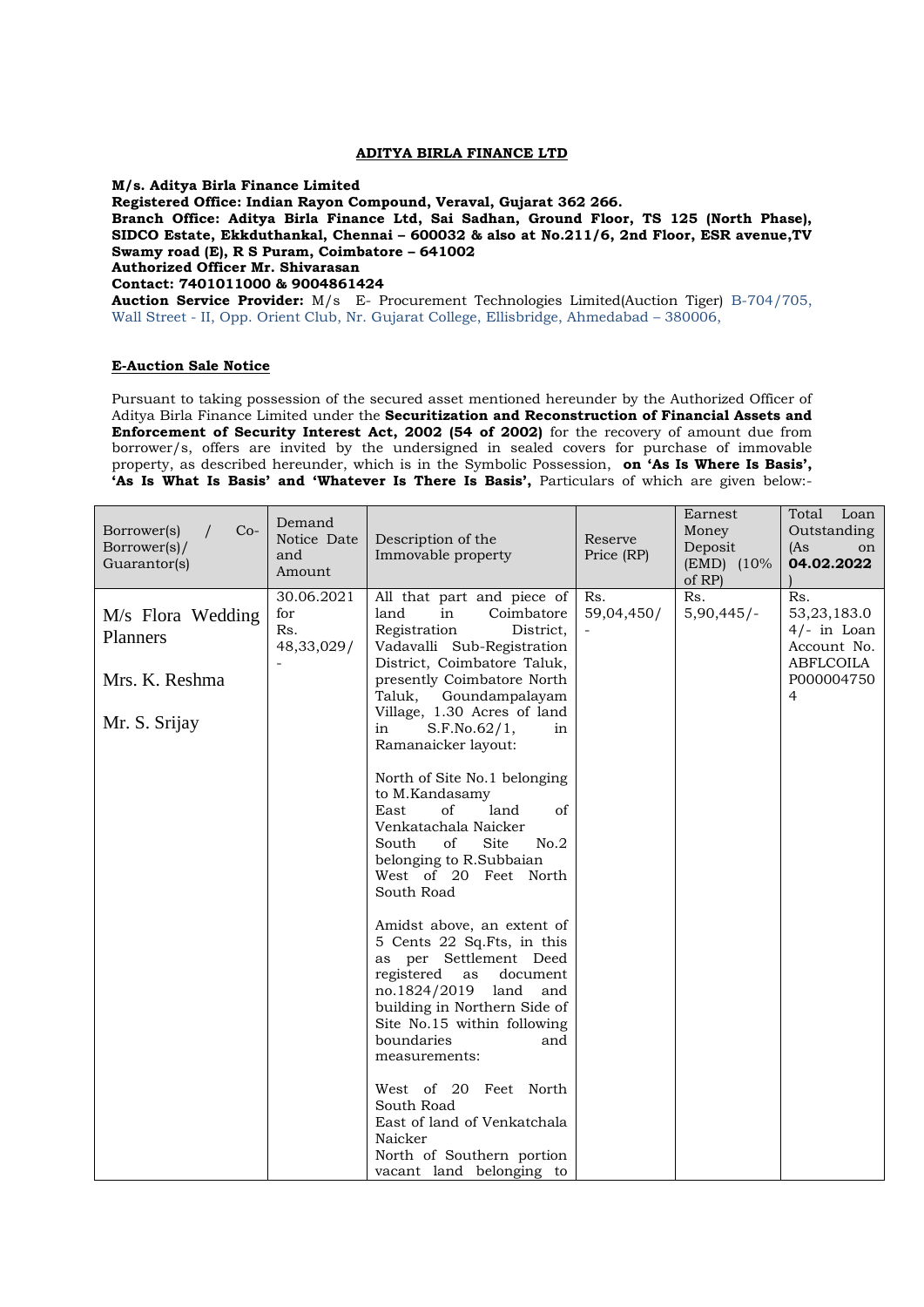|  | Anian<br>South<br>Site<br>No.16<br>of<br>belonging to R.Subbaian                                                                                                                                                                                                                                                  |  |  |
|--|-------------------------------------------------------------------------------------------------------------------------------------------------------------------------------------------------------------------------------------------------------------------------------------------------------------------|--|--|
|  | Amidst above,                                                                                                                                                                                                                                                                                                     |  |  |
|  | North South on both sides<br>20 Ft<br>$\sim$<br>East West on both sides -<br>55 Ft                                                                                                                                                                                                                                |  |  |
|  | Measuring 1100 Sq.Ft or<br>102.192 Sq.Mtr or 2 Cents<br>228 Sq.Ft of land along<br>R.C.C.<br>with<br><b>Buildings</b><br>standing thereon together<br>with its EB Connection,<br>Water<br>Connection,<br>its<br>deposits, pathway rights<br>attached thereto along with<br>all appurtenances attached<br>thereto. |  |  |
|  | No.206,<br>15A,<br>Door<br>Nagammal<br>Street<br>(K.K.Pudur Road)<br>EB<br>Service<br>No.03034004579,<br>030340041374<br>Water<br>Connection<br>No.814788, 85743                                                                                                                                                  |  |  |
|  | Above land is presently<br>situated in S.F.No.62/1A                                                                                                                                                                                                                                                               |  |  |
|  | above<br>The<br>property<br>is<br>situated within the limits of<br>Coimbatore Corporation.                                                                                                                                                                                                                        |  |  |
|  |                                                                                                                                                                                                                                                                                                                   |  |  |

For detailed terms and conditions of the sale, please log on to the website [https://sarfaesi.auctiontiger.net](https://sarfaesi.auctiontiger.net/)

TERMS AND CONDITIONS OF THE SALE OF IMMOVABLE PROPERTY BY WAY OF E-AUCTION: -

- Date of Inspection of the Immovable Property is from 07.02.2022 to 07.03.2022 between 11:00 am to 04:00 pm.
- Last Date & Time of submitting EMD: 08.03.2022 from 10:00 am to 5 :00 pm.
- The Auction Sale will be an Online E-Auction/Bidding through approved Service Provider M/s E- Procurement Technologies Limited(Auction Tiger) Help Line Nos. 079-6813 6837/80/72/94 & Contact Person: Vivek Kachariya(Mo.: 9081830222) Help Line E-mail id: [support@auctiontiger.net](mailto:support@auctiontiger.net) & vivek@auctiontiger.net through the web portal [https://sarfaesi.auctiontiger.net;](https://sarfaesi.auctiontiger.net/)
- The Auction Sale will be held on 14.03.2022 between 10.00 am to 12.00 pm with autoextensions for 5 (five) minutes in case a bid is placed in the last 5 minutes before the appointed closing time;
- The bid price to be submitted shall be above the Reserve Price fixed by the Authorized Officer ("AO") and the bidders shall further improve their offer in multiples of Rs.50,000/- (Rupees Fifty Thousand only).